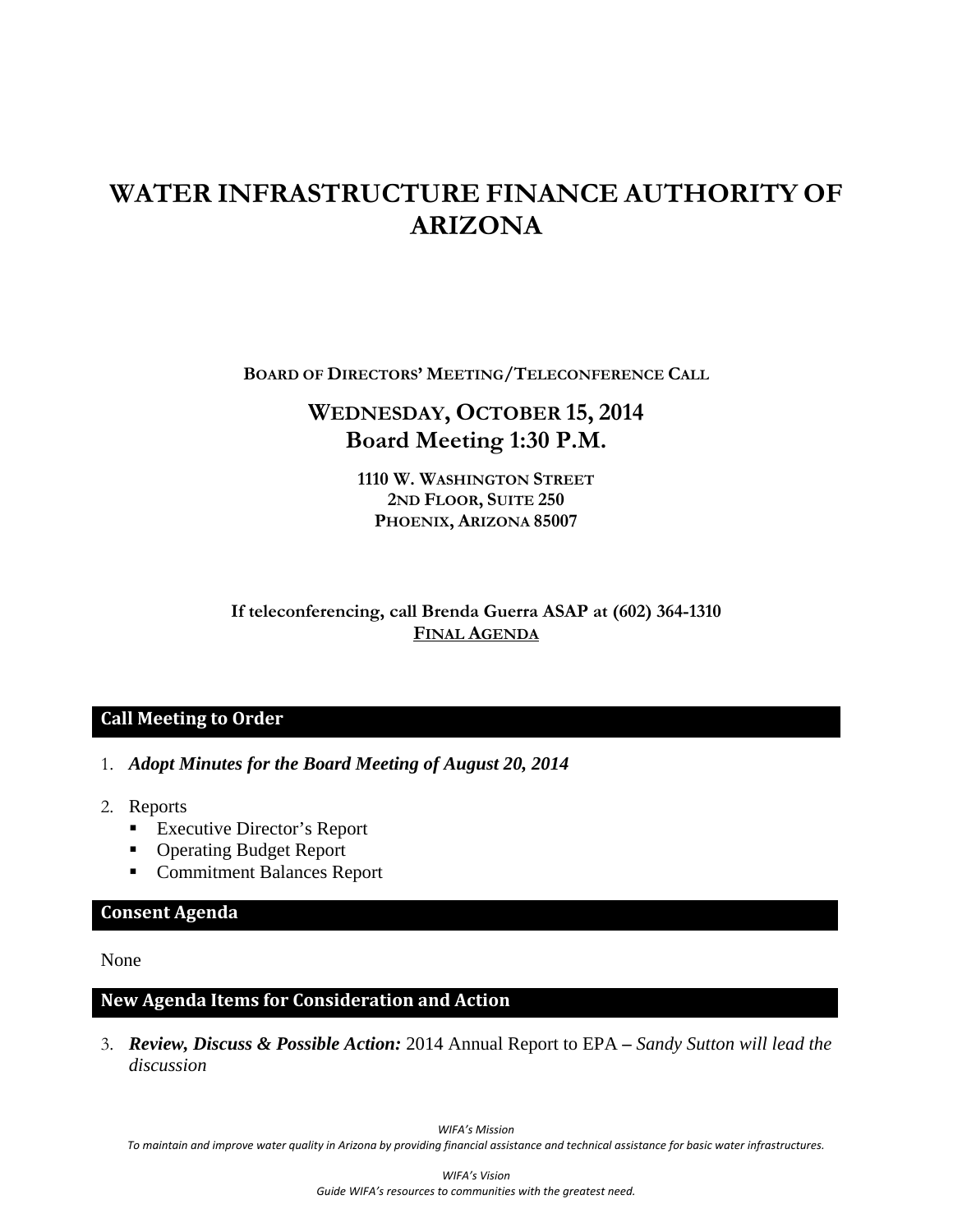4. *Adopt Revisions to CWRF Financial Assistance Project Priority List Funding Cycle 2015: Melanie Ford will lead the discussion*

CW PPL:

- Add: Buckskin Sanitary District CW 004-2015
- Add: City of Eloy CW 005-2015

CW FR:

- No changes.
- 5. *Adopt Revisions to DWRF Financial Assistance Project Priority List Funding Cycle 2015: Melanie Ford will lead the discussion*

DW PPL:

- Add: Sun Leisure Utility Company DW 021-2015
- Add: City of Eloy DW 024-2015
- Add: City of Nogales DW 025-2015
- Add: Cordes Lakes Water Company DW 026-2015
- Change: Tierra Buena Water Company DW 020-2015 updated their requested amount to \$624,904.
- Change: Cibola Mutual Water Company DW 001-2015 updated their request amount to \$90,000.

DW FR:

- No changes.
- 6. *Review, Discuss & Possible Action:* 2015 Cycle 1 Planning and Design Technical Assistance *Melanie Ford will lead the discussion*
- 7. *Review, Discuss & Possible Action:* Approve use of available cash on hand, in addition to proceeds of refunding bonds authorized at August Board meeting, to provide for payment of prior bonds if financially advantageous to WIFA – *Bill Davis, Financial Advisor for WIFA will lead the discussion*

#### **Update, Discussion or Presentation**

- 8. Presentation: 2013-14 Water and Wastewater Rates Survey and Dashboard *Melanie Ford will lead the discussion with guest presenter David Tucker, University of North Carolina Environmental Finance Center*
- 9. New Business/Issues:
	- Next Board Meeting Date Wednesday, December 17, 2014 at 1:30PM in Phoenix, Arizona

#### **Meeting Conclusion & Adjournment**

# **HAPPY 25th ANNIVERSARY TO WIFA**

*WIFA's Mission*

To maintain and improve water quality in Arizona by providing financial assistance and technical assistance for basic water infrastructures.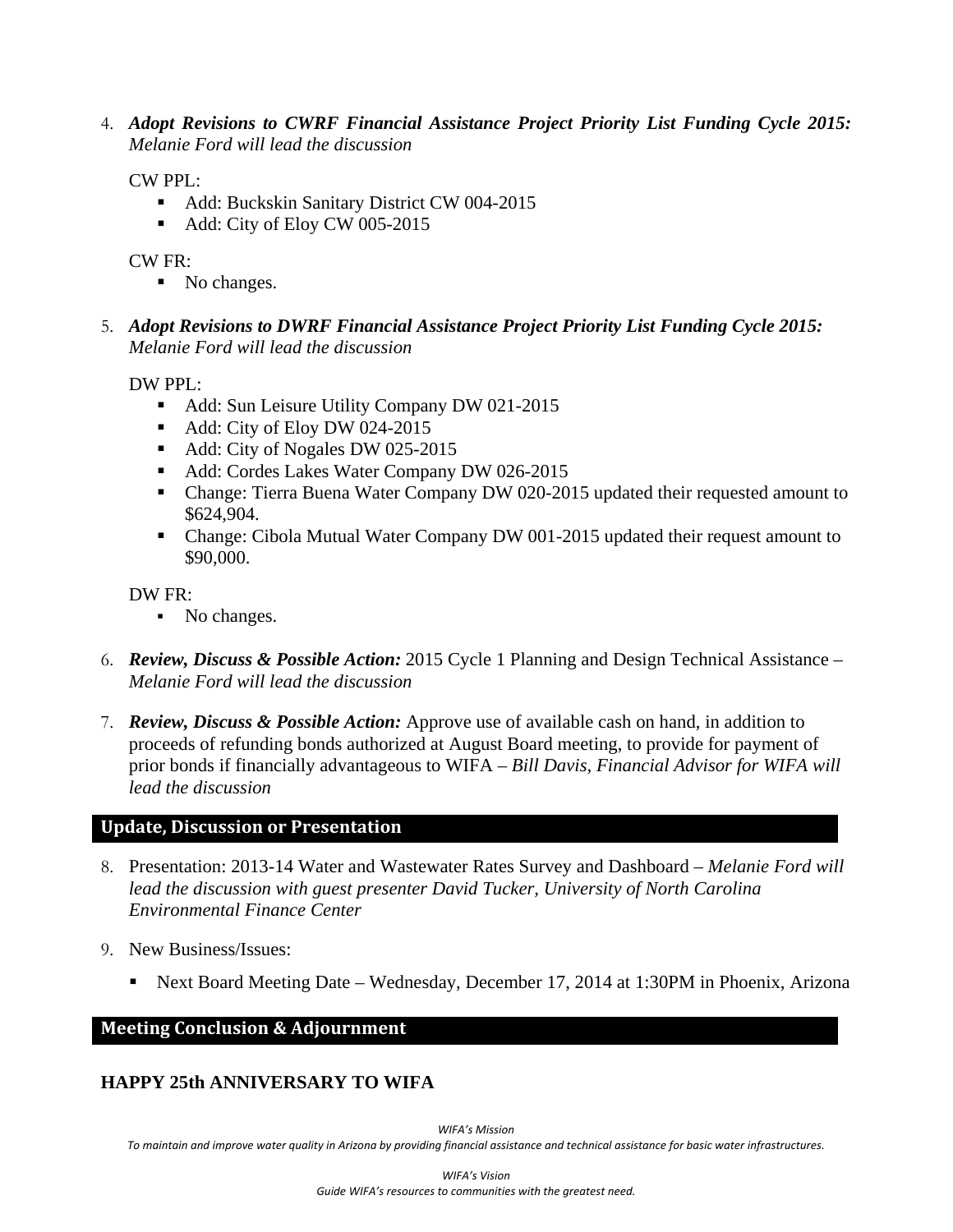#### **Arizona's Clean Water Revolving Fund 2015 Funding Cycle ‐ Fundable Range October 2014**

| <b>Fundable</b> |            |                       |  |                                             |                |                  |         |
|-----------------|------------|-----------------------|--|---------------------------------------------|----------------|------------------|---------|
| Range           | <b>PPL</b> |                       |  |                                             | <b>Project</b> | <b>Amount</b>    |         |
| Rank            |            | Rank Applicant        |  | <b>Population   County   Project Title</b>  | <b>Number</b>  | <b>Requested</b> | Subsidy |
|                 |            |                       |  | Extension of Sewer along SR 89 between      |                |                  |         |
|                 |            | Chino Valley, Town of |  | 5,100 Yavapai Road 2 North and Road 3 North | 003 2015       | \$6,142,500.00   | 75%     |

**Total:**

**\$6,142,500.00**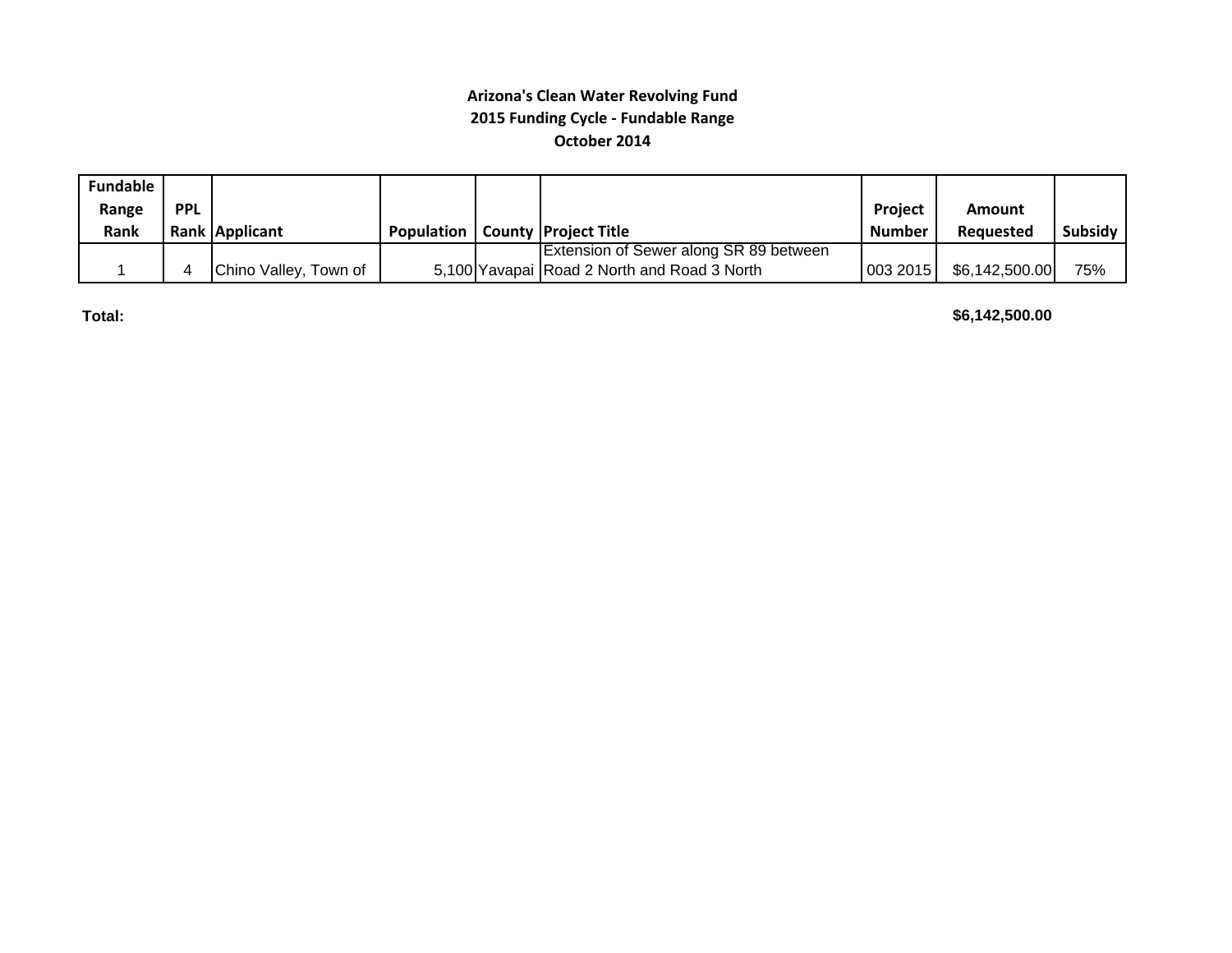### **Arizona's Clean Water Revolving Fund 2015 Funding Cycle ‐ Priority List for Clean Water Revolving Fund October 2014**

|                |                                         |                   |               |                                                     |               | <b>Amount</b>         |                |
|----------------|-----------------------------------------|-------------------|---------------|-----------------------------------------------------|---------------|-----------------------|----------------|
|                |                                         |                   |               |                                                     |               | <b>Requested /</b>    |                |
| <b>PPL</b>     |                                         |                   |               |                                                     | Project       | <b>Probable Green</b> |                |
|                | <b>Rank Applicant</b>                   | <b>Population</b> |               | <b>County Project Name</b>                          | <b>Number</b> | Amount                | <b>Subsidy</b> |
|                |                                         |                   |               | Buckskin Sanitary District Area 5-6 Wastewater      |               |                       |                |
|                | <sup>2</sup> Buckskin Sanitary District |                   | 1,768 La Paz  | Conveyance & Treatment                              | 004 2015      | \$915,000.00          | 70%            |
|                |                                         |                   |               |                                                     |               |                       |                |
| $\overline{2}$ | Tri-city Regional Sanitary District     | 4,014 Gila        |               | <b>Tri-City Regional Sanitary District</b>          | 001 2015      | \$45,685,204.00       | 80%            |
|                |                                         |                   |               |                                                     |               | \$3,000,000.00 /      |                |
|                |                                         |                   |               |                                                     |               | Categorical           |                |
| 3              | Show Low, City of                       |                   | 10,700 Navajo | <b>Wastewater Treatment Plant</b>                   | 002 2015      | \$600,000.00          | 80%            |
|                |                                         |                   |               | Extension of Sewer along SR 89 between Road 2 North |               |                       |                |
| 4              | Chino Valley, Town of                   |                   | 5,100 Yavapai | and Road 3 North                                    | 003 2015      | \$6,142,500.00        | 75%            |
|                |                                         |                   |               | Lift Station and Wastewater Treatment Facility      |               |                       |                |
|                | <sup>'</sup> Eloy, City of              | 10,820 Pinal      |               | Improvements                                        | 005 2015      | \$920,000.00          | 80%            |

**Total:**

**\$56,662,704.00**

1 *Eligible for disadvantaged community designation* 2 *New project on PPL* 3 *Eligible for Green Project Reserve*

4 *Board approved; subsidy locked in at time of board resolution*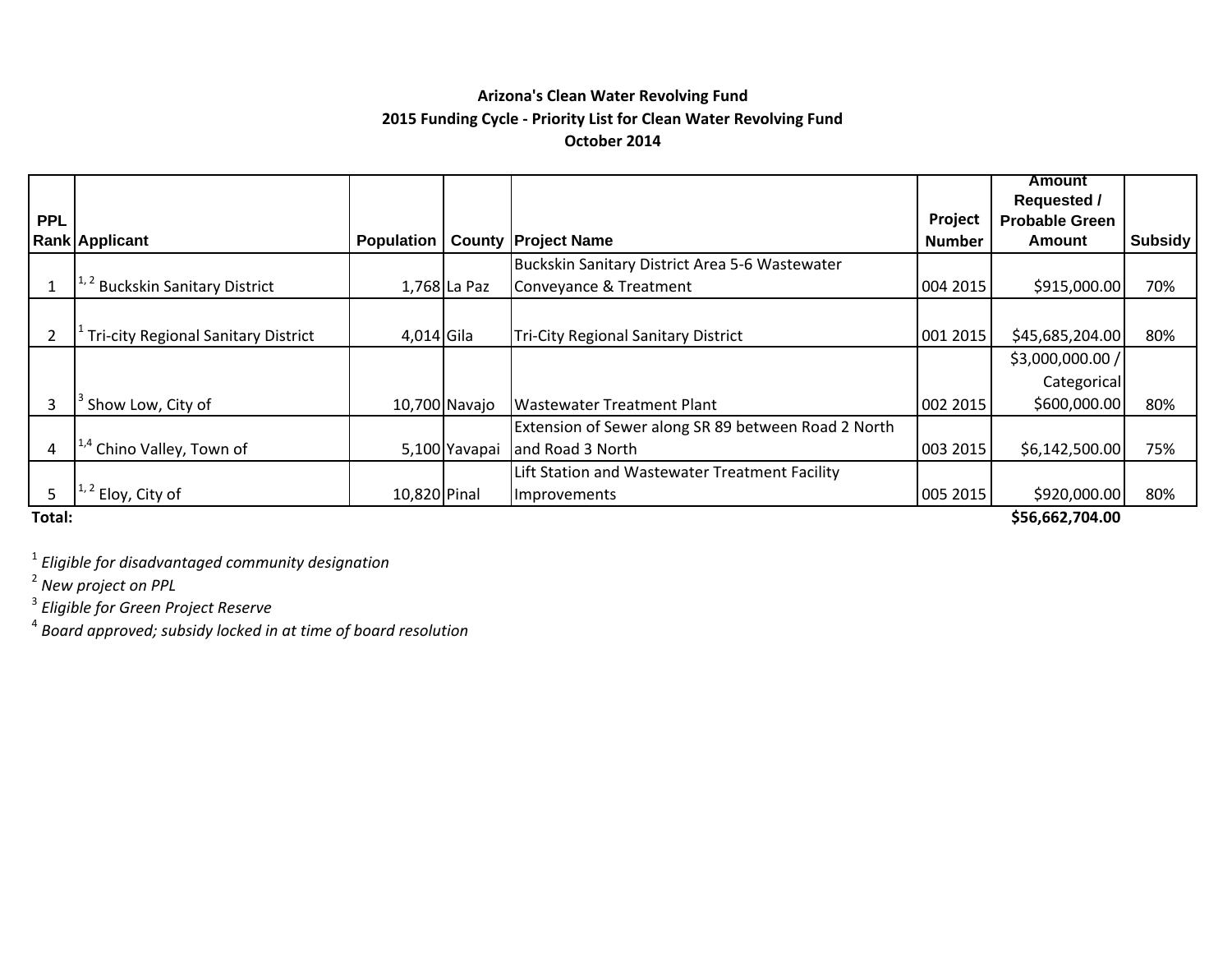#### **Arizona's Drinking Water Revolving Fund 2015 Funding Cycle ‐ Fundable Range October 2014**

| <b>Fundable</b> |            |                                        |            |                   |                                                                                                              |               |                |         |
|-----------------|------------|----------------------------------------|------------|-------------------|--------------------------------------------------------------------------------------------------------------|---------------|----------------|---------|
| Range           | <b>PPL</b> |                                        |            |                   |                                                                                                              | Project       | <b>Amount</b>  |         |
| Rank            |            | Rank Applicant                         | Population | County            | <b>Project Title</b>                                                                                         | <b>Number</b> | Requested      | Subsidy |
|                 |            | Cienega Water Company                  |            | 140 La Paz        | <b>Fluoride Treatment and System Upgrades</b>                                                                | 006 2015      | \$50,000.00    | 70%     |
| 2               | 13         | Somerton, City of                      |            | 1,121 Yuma        | Purchase of Orange Grove Water Company                                                                       | 019 2015      | \$550,000.00   | 80%     |
| 3               | 14         | Montezuma Rimrock Water<br>Company LLC |            | 450 Yavapai       | Storage Tank Replacement                                                                                     | 013 2015      | \$108,000.00   | 80%     |
| 4               | 15         | Diamond Valley Water District          |            | 2,800 Yavapai     | System Replacement                                                                                           | 005 2015      | \$500,000.00   | 80%     |
| 5               | 10         | Williams, City of                      |            | 3,145 Coconino    | Water Supply / Water Sustainability &<br>Storage                                                             | 002 2015      | \$3,500,000.00 | 80%     |
| 6               | 11         | Chino Valley, Town of                  |            | ,200 Yavapai      | Water System Improvements & Purchase<br>City of Prescott Water Distribution System in<br><b>Chino Valley</b> | 004 2015      | \$7,357,500.00 | 80%     |
|                 | 16         | Sunrise Water Company                  |            | 4,350 Maricopa    | Arsenic Treatment, Booster Pumps & Storage<br>Tank                                                           | 012 2015      | \$755,000.00   | 80%     |
| 8               | 23         | Nogales, City of                       |            | 21,830 Santa Cruz | Water Main Replacement - Crawford Street,<br>McNab to Sonita                                                 | 017 2015      | \$630,000.00   | 85%     |
| 9               | 24         | Litchfield Park Service Company        |            | 39,000 Maricopa   | <b>LPSCO Recharge Wells</b>                                                                                  | 003 2015      | \$1,755,000.00 | 90%     |

**Total:**

**\$15,205,500.00**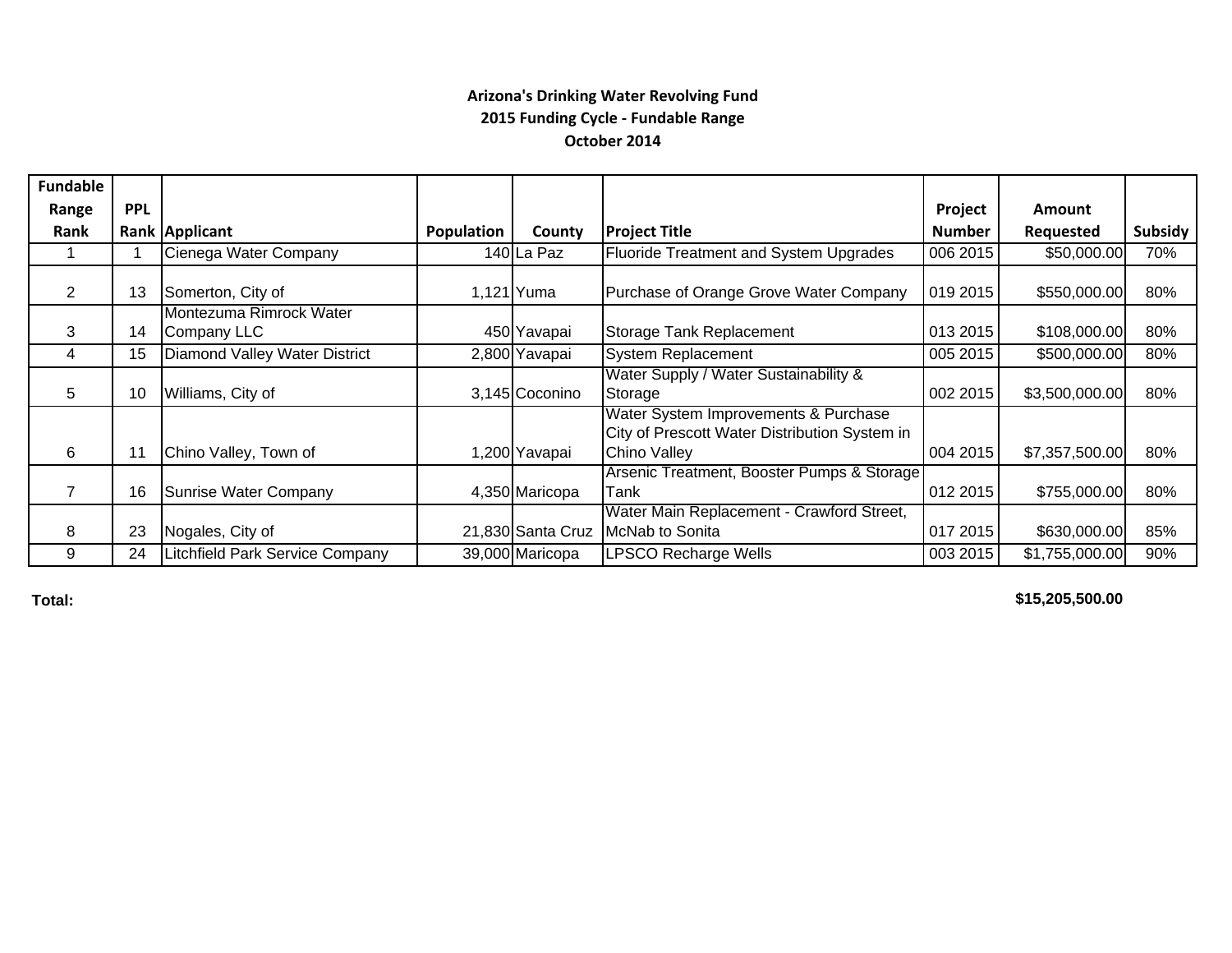### **Arizona's Drinking Water Revolving Fund 2015 Funding Cycle ‐ Priority List for Drinking Water Revolving Fund October 2014**

|                |                                             |                           |                |                                               |               | <b>Amount</b>         |                |
|----------------|---------------------------------------------|---------------------------|----------------|-----------------------------------------------|---------------|-----------------------|----------------|
|                |                                             |                           |                |                                               |               | <b>Requested /</b>    |                |
| <b>PPL</b>     |                                             |                           |                |                                               | Project       | <b>Probable Green</b> |                |
|                | Rank Applicant                              | <b>Population</b>         | County         | <b>Project Name</b>                           | <b>Number</b> | <b>Amount</b>         | <b>Subsidy</b> |
|                |                                             |                           |                |                                               |               |                       |                |
| $\mathbf{1}$   | Cienega Water Company                       |                           | 140 La Paz     | Fluoride Treatment and System Upgrades        | 006 2015      | \$50,000.00           | 70%            |
|                |                                             |                           |                | Arsenic Removal System and Well Site          |               |                       |                |
| $\overline{2}$ | Monte Vista Water Company                   |                           | 85 Cochise     | Improvements                                  | 008 2015      | \$60,000.00           | 75%            |
| 3              | Harrisburg Utility Company, Inc             |                           | 959 La Paz     | Water Storage Tank Replacement                | 007 2015      | \$115,000.00          | 75%            |
|                |                                             |                           |                | <b>Uranium Treatment and Well Pump</b>        |               |                       |                |
| 4              | <sup>1, 2</sup> Sun Leisure Utility Company |                           | 100 Yuma       | Replacement                                   | 021 2015      | \$50,000.00           | 80%            |
| 5              | Cibola Mutual Water Co. Inc.                |                           | 70 La Paz      | <b>TTHM Removal System</b>                    | 001 2015      | \$90,000.00           | 80%            |
| 6              | Tierra Buena Water Company Inc.             |                           | 320 Maricopa   | <b>Arsenic Remediation</b>                    | 020 2015      | \$624,904.00          | 85%            |
|                |                                             |                           |                |                                               |               |                       |                |
|                |                                             |                           |                | Arsenic Treatment, Transmission               |               |                       |                |
| $\overline{7}$ | Truxton Canyon Water Company                |                           | 2,202 Mohave   | Replacement, & Well Electric Changeover       | 018 2015      | \$1,819,208.00        | 85%            |
|                |                                             |                           |                |                                               |               | \$100,000.00 /        |                |
|                |                                             |                           |                |                                               |               | Categorical           |                |
| 8              | <sup>2, 3</sup> Cordes Lakes Water Company  |                           | 2,900 Yavapai  | <b>Water Loss Reduction Program</b>           | 026 2015      | \$100,000.00          | 80%            |
| 9              | Christopher Creek Haven                     |                           | 225 Gila       | <b>Storage Tank Replacement</b>               | 015 2015      | \$30,000.00           | 85%            |
|                |                                             |                           |                |                                               |               | \$3,500,000.00 /      |                |
|                |                                             |                           |                | Water Supply / Water Sustainability &         |               | Categorical           |                |
| 10             | $1, 3, 4$ Williams, City of                 |                           | 3,145 Coconino | Storage                                       | 002 2015      | \$965,000.00          | 80%            |
|                |                                             |                           |                | Water System Improvements & Purchase          |               |                       |                |
|                |                                             |                           |                | City of Prescott Water Distribution System in |               |                       |                |
| 11             | <sup>1,4</sup> Chino Valley, Town of        |                           | 1,200 Yavapai  | Chino Valley                                  | 004 2015      | \$7,357,500.00        | 80%            |
|                |                                             |                           |                |                                               |               |                       |                |
| 12             | Yarnell Water Improvement Association       |                           | 1,700 Yavapai  | Repairs due to Yarnell Wildfire               | 011 2015      | \$1,200,000.00        | 75%            |
|                |                                             |                           |                |                                               |               |                       |                |
| 13             | Somerton, City of                           | $1,121$ <sup>5</sup> Yuma |                | Purchase of Orange Grove Water Company        | 019 2015      | \$550,000.00          | 80%            |